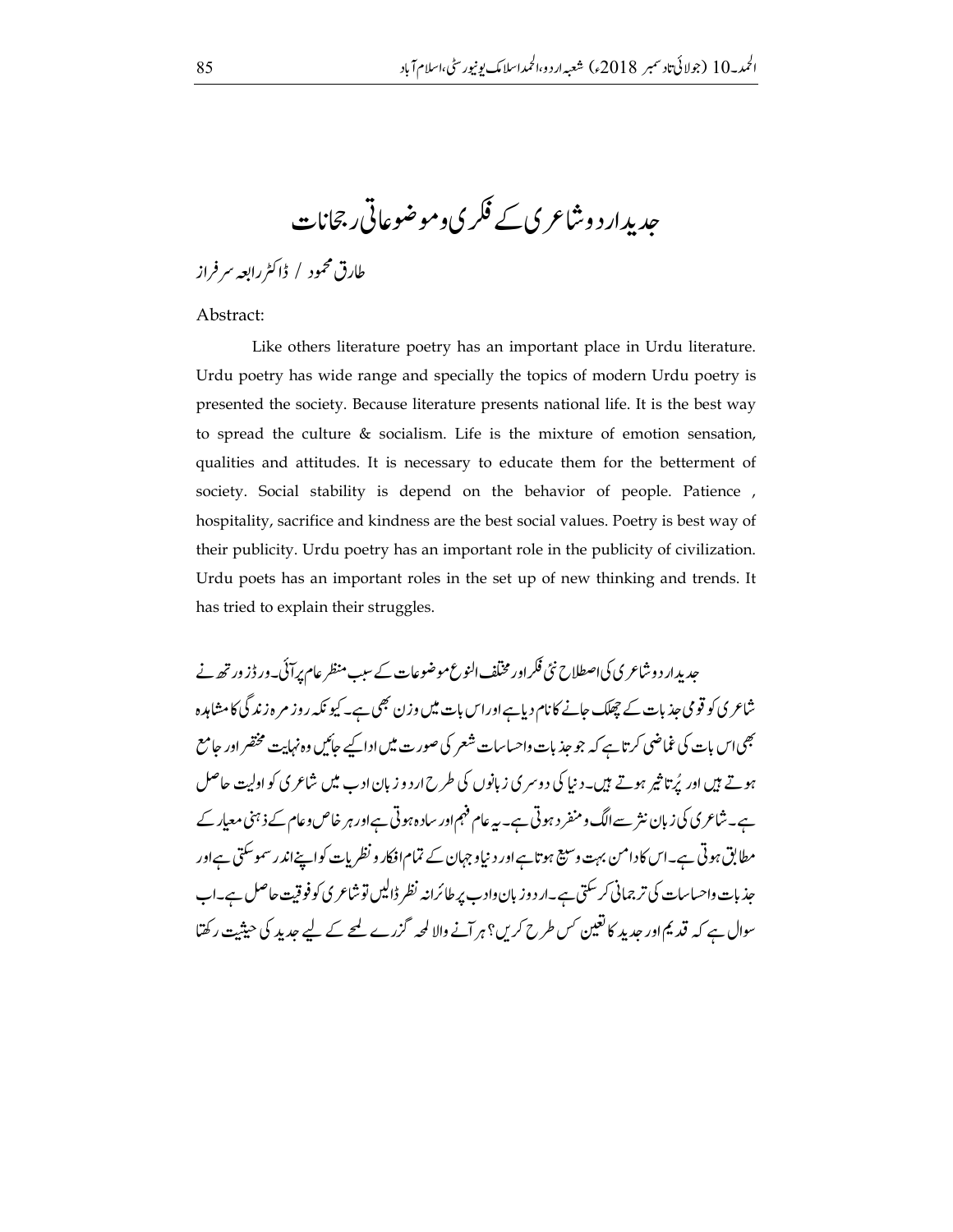ہے۔۱۸۵۷ء سے شر وع جدید ارد و شاعر کی کا سفر اپنی نوعیت اور ہیئت کے ساتھ ساتھ مخلف النوع مضامین کی ېډ دلت *جار* ي د سار ي ہے۔ فر د کاذ ہن معاشر ے سے اثرات قبول کرتا ہےاورانسانی ذہنوں کی تربیت جدید شاعری کی بنیادی فکر بھی ہے۔آج کے شاعر کواس بات کاادراک ہو چکاہے کہ معاشر ہ کی اصلاح میں اُس نے اپناکر دارادا کرناہے۔خوشبو کی ہجرت(ایک مکالمہ) میں شیخ صلاح <sub>ا</sub>لدین <sub>اس</sub> کی ذکر اس طرح کرتے ہ<sup>ی</sup>ں وہ کہتے ہیں : <sup>ددکس</sup>ی فرد کاذ <sup>ہ</sup>ن اپنی تہذیب کے رد عمل سے پیدا ہونے والے احساسات خیالات اور حذیات سے ترتیب ہا تاہے۔ <sup>6)</sup>

حدید ارد و شاعری نے معاشر تی روپوں کی عکاسی کرنے میں کوئی کسر نہیں چھوڑی اور معاشر ہ میں مخلف النوع طباع کے لوگ پستے ہیں، یہی طباع معاشر تی روپوں کی تشکیل میں نظر آتی ہیں۔جدید ار دوشاعری میں غزل نے اپنے دامن کو وسعت اور گہر ائی دیااور ہر قشم کے مضامین کو بیان کرنے کی سکت وطاقت حاصل کی۔''سفر نئی روشنی کا<sup>دد</sup> حفیظ شاہد کا مجموعہ ہے،اس کے مقد مہ میں ڈاکٹر عباد ت بریلوی نے غزل کے انہی اوصاف کاذ کر کیا ہے جو جدید غزل میں پائے جاتے ہیں۔اس کے ذریعے غزل ہی نہیں بلکہ حدیدِ ارد وشاعر ی کے فکر ی، جحانات کے نغین میں مد د ملے گی کیو نکہ شاعری بھی انسان کے ساتھ ساتھ اپنے فکر یں جحانات ومیلانات میں تید ملی لاتی ہے۔

صنف نازک جو د نیا کی ساری رونق کا محور ومر کر بہ بءب اُس کی زبان سے خود اس کی کہانی بیان ہوتی ہے۔توأس وقت اس کی تاثیر سے انکار نہیں کیا جاسکتا۔ے ۱۹۴؍سے قبل کے ادب میں اظہار کر نااتنا پسندیدہ نہیں تھا۔لیکن قیام پاکستان کے بعد اس میں نمایاںاضافیہ ہوا ہے۔اداجعفر ی،زہر ہ جبیں،مفتی شکیل،شبنم شکیل،پروین شاكر ،نوشي گېلانې،فاطمه حسن،شائسته حبيب،شامده صدف،ماه طلعت زيد ي، *کشور* ناہيد،شامده حسن،بروين فناسيداور منصوره احمد جيسي روشن خيال شامل ہيں۔

جب حوا کی بٹی کے حذیات واحساسات کی تر جمانی اُس ہم حبنس کرے گی تواُس وقت وہآواز پر تا ثیر اور مسحور کن ہو گی لیکن ایک بات ذ ہن میں رہے کہ بیسوس صدی کی عورت کوئی موم کی گڑ پاانہیں جو کھلونے سے دل بہلانے والی ہو۔ بلکہ یہ عزم واستقلال کی پکیر جس کے حوصلے ہمالیہ سے بلنداور خیالات د جلہ وفرات کے پاک وشفاف بیں اور وہ زند گی کے ہر محاذ پراپنی ذ مہ دار یوں کااحساس کرنے والی اور اُن سے عہد ہ براہ ہونے والی،وہ جدید تقاضوں کے مطابق نرم ونازک اور لطیف خیالات کو اعلیٰ معنوی وسعت کے ساتھ بیان کرنے کی صلاحت سے مالا مال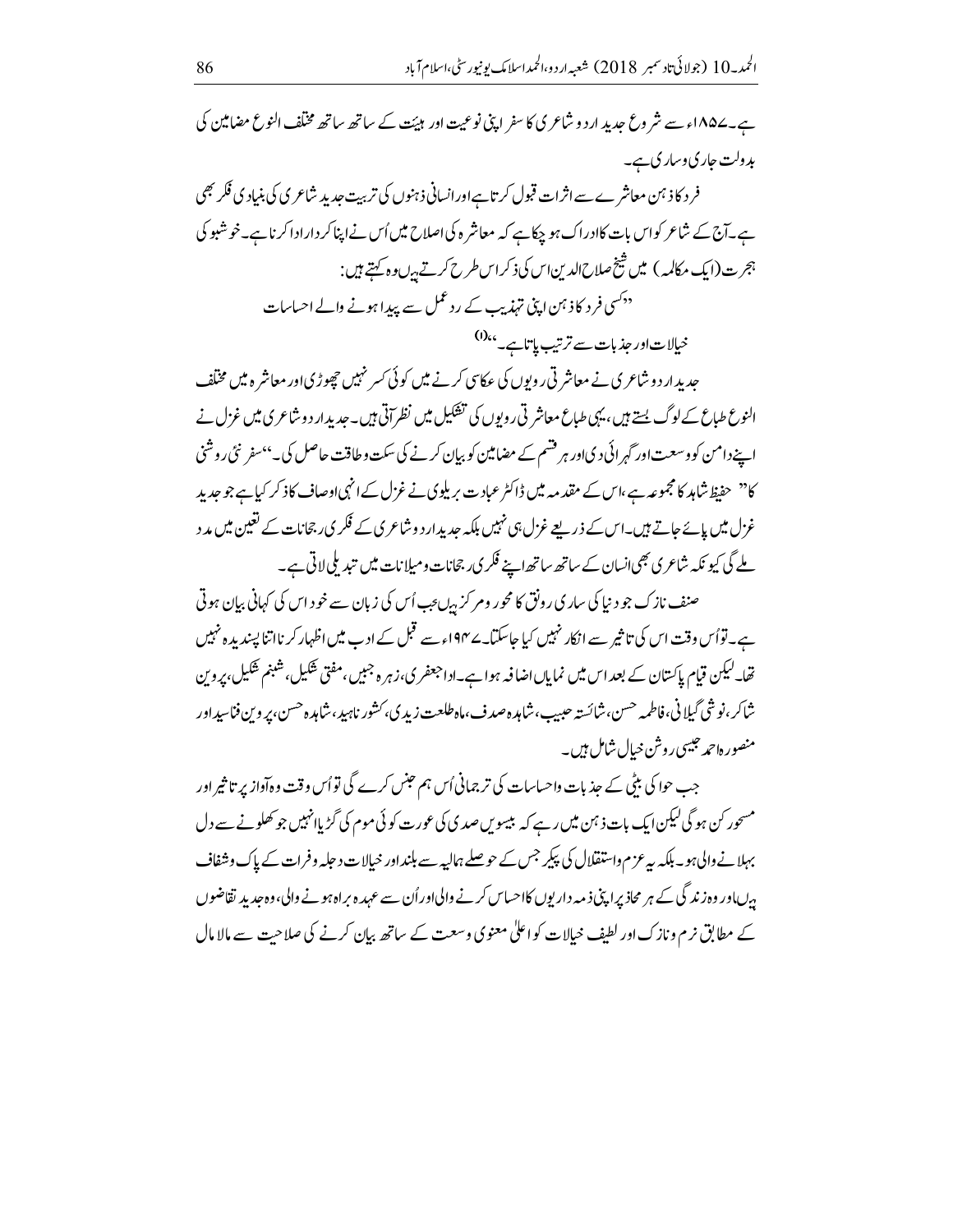ہے۔اُس کو معاشر ٹی و تہذیبی اقدار کی ترتیب کرنا بھی آتی ہےاوراُن کی تربیت کرنا بھی آتی ہے،وہ فکر و خیال کی تر سیل کاسب سے بہتر ین ذریعہ ہے،اور وہ معاشر تی تعمیر کی پہلی درس گاہ بھی ہے،اُس سے زیادہ زند گی کے حقائق سے کوئی واقف ہو ہی نہیں سکتااور فر د کی ضروریات کو بھی بہتر طور پر سمجھ سکتی ہے یہ جدید ار د وشاعری ہے۔ جس کا دامن صنف نازک نے فکر وخیال اور اسالیب سے روشن اور منور کر دیاہے۔ڈاکٹر رشید امجد نے اپنے مقالے'' پاکستان کی ار د وشاعرات ''میں اپنے خیالات کااظہاران الفاظ میں کیاہے۔ وہ لکھتے ہیں :

<sup>دد</sup>ان کے فکر واظہار سوچ اور بیان کے در میان بور کی ایگانگت ہے اور اپنے جذبوں کے اظہار میں پہ کھر کی اور سچی ہیں۔انھوں نے گھر آنگن سے متعلق لطیف اور نازک حذبوں خوشیوںاور د کھوں کو موضوع بنانے کے علاوہا بنے حصار کے باہر زند گی کا بھی مشاہدہ کرنے کی سعی کی ہے۔'<sup>r)</sup>

انیسوس صدی کے آغاز سے اکیسوس صدی کے آغاز تک کے زمانیہ کا طائرانیہ جائزہ لیں تو دینا پر اضطراب وپے چینی، داخلی وخارجی انتشار ، فر داکلاپے کا شکار ، چھوٹی بڑی تحریکوں کی شکل میں انسان جد وجہد کر تاہوا۔ معاشر تی شکست وریخت، تہذیبی وثقافتی انتشار،مادیت پرستی کوفر وغ،ر وحانیت وتصوف سے بیز ار ی،انفراد کی اور اجتماعی طور پر ہر طرف ڈیرے جمائے نظر آتی ہے۔ایسے میں انسان سکون اور تسکین کے لیے چچوٹے بڑے بہانے تلاش کر تاہے اس کے علاوہ انسان کا میڈیا پر بہت زیادہ انھھار بھی اُس کے مسائل میں کمی کی بجائے اضافے کا باعث بن رہا ہے۔انسان کی ایثار وقریانی والی خوبیاں خود غرضی اور انابر ستی میں تبدیل ہو رہی ہیں۔جدید اُر د و شاعری میں اتنی وسعت اور گہر ائی ہے جو تمام معاشر تی پہلوؤں کو بیان کرنے کی سکت رکھتی ہے۔ فیض احمد فیض،احمد ندیم قاسمی،ناصر کا ظمی،امجد اسلام امجد ، محسن بھوپالی، پر وین شاکر ، جون ایلیا، فہمیدہ ریاض،احمہ فراز ، نو شی گیلانی اور محسن نفوي نے ساسی، معاشی، معاشر تی، ساجیاور ثقافتی موضوعات کو حالات کے تقاضوں کو پورا کرتے ہوئے حدیدار د و شاعری میں موضوع تتخن بناياہے۔

ا کیسویں صدی کی آ مدہے اور بیسویں صدی رخصت ہورہی ہے۔ نئی اقدار کر وٹ لے رہی ہیں اور نئی فکر معاشر ہ میں پنپ رہی ہے۔روپہ جات میں واضح تبدیلی نظر آ رہی ہے اور جذبات واحساسات کی جہات کا تعیین نئے سرے سے کیا جار ہاہے۔ محبت و نفرت، قربت، د ور پی، عمٰی وخو شی اور د وستی و د شمنی کے معیارات میں تیدیلی آ چکی ہےاور گزرتے کمحوں میں ان پر د ھند لا ہٹ پڑتی جار ہی ہے۔اسی طرح ریشتے الجھائو کا شکار ہوتے جار ہے ہیں اور کسی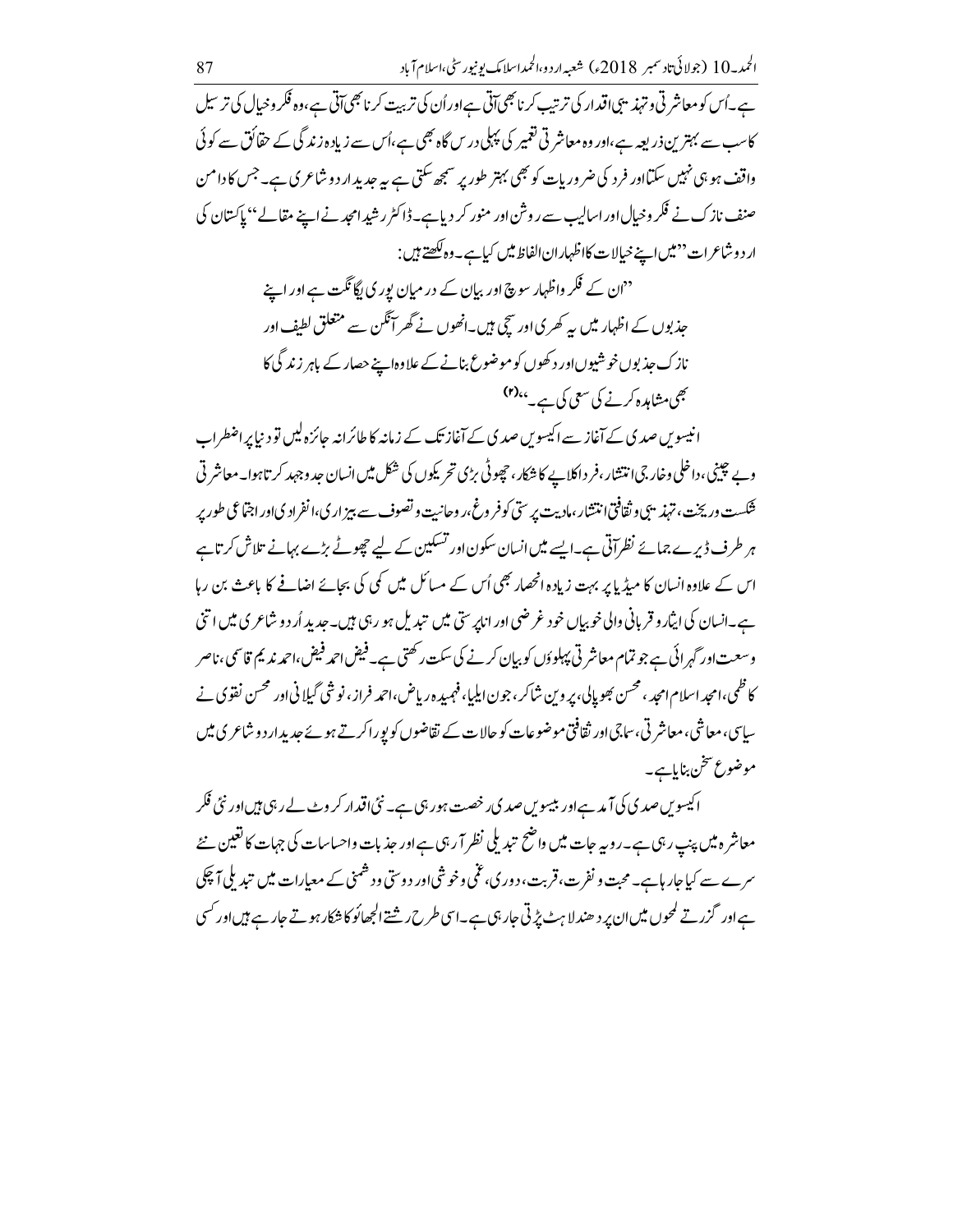وقت ان کے نقذ س کواڈلیت دی جاتی تھی۔اب وقت کے ساتھ مضبوطی میں کی ہور ہی ہے جس کی وجہ خلوص کی کمی ہے۔اب صرف مالی منافعت کو ترجیح دی جاتی ہے۔ پاکستان کاوجود ظلم کے خلاف آواز بلند کرنے کی علامت ہےاور عدل و مساوات کی ایکار ہے۔اپنے حق کی خاطر حان قربان کرنے کا نام ہےاوران افکار و نظریات کی جھلک ہمار کی ثقافتی اقدار میں واضح نظر آتی ہے۔ایسی ایک آواز حبیب حالب کی ہے : حجھونپڑی صدیوں کی ناانصافیوں کاہے نشاں ہم رہیں گے پارے گاظلم۔۔۔زیر آساں چل پڑاہے صبح کی جانب ہماراکار واں سامنے تٹ*ھہریں گے کی*لایوان شب کے پاساں <sup>(۳)</sup> حبیب حالب غربت اور امار ت کے در میان پائی حانے والی خلیج کو موضوع سخن بنار ہے ہیں۔ یہ پاکستان کے ابتدائی سالوں کی داستان ہےاوران دنوں کے شعر ی موضوعات میں سے ہے۔اس وقت کی غزل اور دیگرامناف میں مستعمل تشبیہات واستعارات میں زند گی اپنے حقیقی مشاہدات کے ساتھ موجود ہے۔دستار عزت وو قار کی ایک اپیاہی استعارہ ہے جوریت ور واپت کوزندہ رکھنے کاعند یہ ہے۔اس کیا یک جھلک محشر بدابونی کے الفاظ میں : میں روایت کانقذیں نہ بکھر نے دوں گا جب تک اک تارسلامت مر ی دستار کا ہے <sup>(۴)</sup> دستار پایگ عزت واحترام کی نمائندہ ہے۔ پاکستانی معاشر ہ میں اس کی حفاظت کو فرض اولین سمجھاجاتاہے اور اس کو مجر وح ہونے سے بچایا جاتا ہے۔ اس ثقافتی عنصر کی موجود گی آج کے ترقی یافتہ دور میں بھی موجود ہے۔ پاکستانی تہذیب و تمدن میں رشتوں کے نقذ س کو ملحوظ خاطر رکھاجاتاہے۔رشتے مضبوط معاشر ت کی کلید ہو تے ہیںاور یہ پہار ومحبت اوراس کی ڈور سے بندھے ہوتے ہیں۔ان کی عظمت <sup>کس</sup>ی دور میں ماند نہیں پڑی اوراسی اہمیت کے پیش نظراکیسویں صدی میں شاعری کاموضوع سخن ہے۔معبود اور ماں دوایسے تعلق ہیں جو پاکستانی تہذیب و ثقافت کے تر جمان ہیں۔اول الذ کر دینی واسلامی اور موُخرالذ کرخونی وانسی رشتہ ہے۔معبود کواپنی مخلوق اور ماں کواولاد سے غیر مشر وط محبت ہے۔معبود کی رضااور خوشنود ی زند گی کا مقصد اور اسی طرح ماں کی خوشنود ی اللہ کی رضاحاصل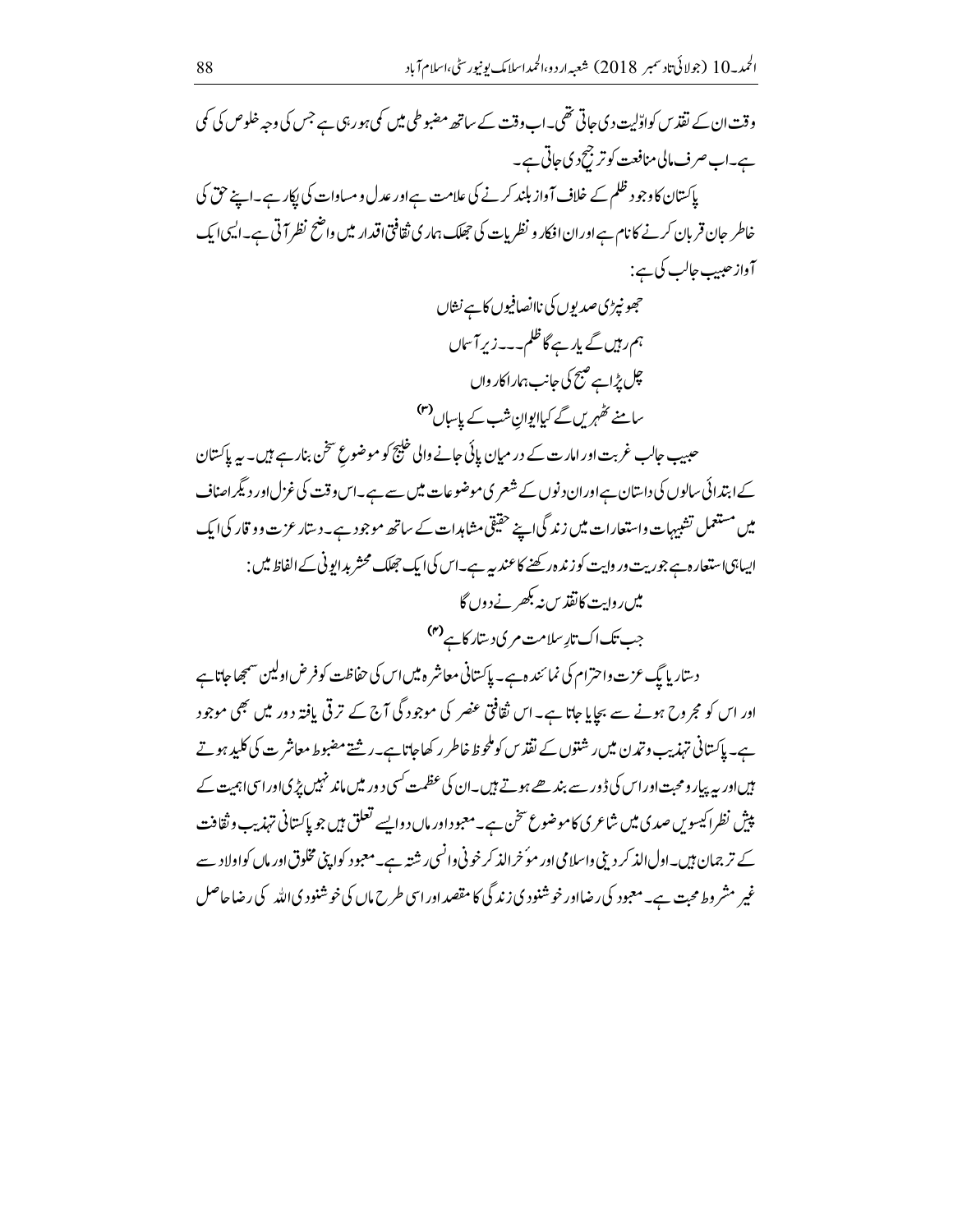کرنے کاذریعہ ہے۔اللہ تعالٰی کو تمام رشتوں میں سےاس کو زیادہ فوقیت دیتا ہےاور ماں کی خدمت کا حکم بڑی تا کید کے ساتھ ہے۔شاعری میں دینی ومعاشر تی موضوعات کے ساتھ جمالیاتی پہلوسے حپثم یوشی نہیں کی گئی ہے۔ پاکستانی شاعری کے موضوعات سایپی، معاشی، اخلای، جذباتی تمدنی تہذیبی اور معاشر تی نوعیت کے ہیں۔دولت اور سازشوں کے بل بوتے پر بدلتے روپوں کواحمد مسعود یوں بہان کرتے ہیں : کون کرتاہے دھاکے مسجد وں میں د وستو

كوئي <sub>الس</sub>ابيتيا<sub>ل</sub>يمان پہلے تونہ تھا<sup>(ھ)</sup>

شاعر کی بالغ نظر کی اور معاشر ٹی شعور اجا گر ہو رہاہے او وہ ایمان جیسی انمول چیز کو موضوعِ سخن بناتے بیں۔اس کو حالات حاضرہ سے مربوط کرتے ہیں۔مسجد پاکستانی ثقافت کی علمبر دار ہے۔مسلمان اس کے نقذ س کو پامال کرنے کا سوچ بھی نہیں سکتے۔اخوت بھائی جارہ محبت تخمل، بر داشت ر وادار ی، عدل،احسان، صبر اور ایثار و قربانی پاکستانی معاشر ے کے خواص ہیں۔ یہ ثقافتی اقدار پرامن اور مساوات پر مبنی معاشر ے کے فروغ میں معاون و مد د گار ہیں۔عالمی سطح پر مسلمانوں کے پرامن تشخص کو داغدار کرنے کے لیے دشمن عناصر دہشت گرد ی اور تخریبی کارر وائیوں کے ذریعے ملک میں افرا تفری پھیلا رہے ہیں۔احمہ مسعود کی زیرک بنی نے اسے شعر کی صورت میں احا گر کرنے کی کوشش کی ہے۔کسی بھی مذہب کے پیر وکار مذہبی مقامات کو تخریب کا شانہ نہیں بناتے۔ بلکہ ان کو مقد س سمجھ کر ان کااحترام کیاجاتا ہے۔انہوں نے پاکستانی عوام کو در پیش مسائل کی نشاند ہی کی ہے۔ جس قوم کے قلمکار اپنی ذ مہ دار کی کااحساس کرتے ہیں وہ قوم ہمیشہ سر خرو ہوتی ہے۔ جلیل عالی زندہ قوم کی تر جمانی ان الفاظ میں کرتے ہیں: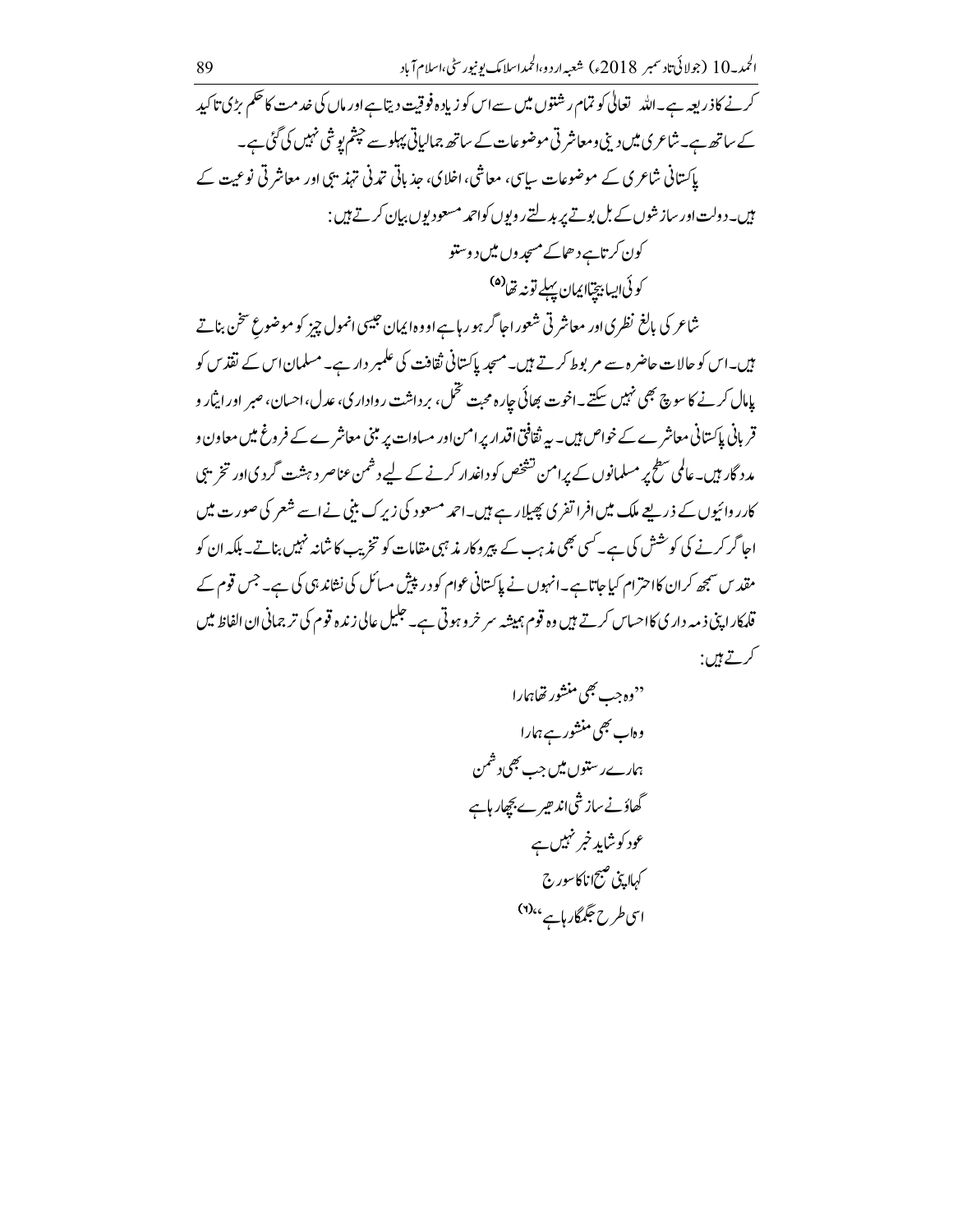باہمت اور باحوصلہ قومیں اپنے زندہ ہونے کا ثبوت اپنی ثقافت کی حفاظت سے دیتی ہیں۔ جلیل عالی پاکستانی معاشر ه کی زنده دلی کوموضوع سخن بناتے ہیں۔مستقل مز اجی اور ثابت قید می ہمار کی ثقافتی ریت ہیں اور وہ اس کااظہار بڑے مدلل طریقے سے کر رہے ہیں۔ ہلاصول اور پاکر دار قومیں دشمن کے وار ہوش وحواس اور تدبر سے بر داشت ۔<br>کرتی ہیں اوراپنی غیر ت پر حرف نہیں آنے دیتی۔خود داری ہمارا قومی ثقافتی ورش*ہے جس پر*کسی طور پر سمجھو تہ نہیں ہو ۔<br>سکتا۔ پاکستانی شاعر کی نے زند گی اور کائنات سے متعلقہ جملہ اوصاف اور اقدار کواپنے عنوانات اور موضوعات میں زیرِ بحث رکھاہے۔ جلیل عالی اس کی واضح مثال ہیں۔وہ تمام اعلیٰ اخلاقی اوصاف کاذ کر مدلل انداز میں کرتے ہیں۔جس سے پاکستانی شاعری کے روپہ جات اور رجحانات سے آگاہی ملتی ہے۔جدید اور سائنسی علوم کی افادیت کے پیش نظر حد بد ایجادات کو بطور تشبیہات اور استعارات پیش کرتے ہیں۔ایوب خاور کی نظم ہیلو مین سے اس کا نمونہ ملاحظہ گر<u>تے ہیں</u>:

> <sup>ددلیک</sup>ن اے جان جہاں کیوں خاموشی ہے کیوں پہ د ھڑ کن سبنہ ُ خالی کی محرابوں میں ٹیلی فون کی گھنٹی کی صور ت تھم گئی ہے

شاعر بڑی خوبصورتی سے منظر نگاری کر رہاہے۔ ہماری معاشر ت ٹیلی فون اور جس کی حدید شکل مو پائل فون سے جڑی ہو ئی ہے۔اس کی تھنٹی کی آواز کے ساتھ ہمارے جذباتی واحساساتی نشیب وفراز سے منسلک ہیں۔ماضی کے در پچوں میں حجا تکیں تولا کشین اپنی روشنی بھیرتی نظر آتی ہے۔ پاکستانی تہذیب و معاشر ت میں اس کور وشنی کی علامت تصور کیاجاتاہےاوراند حیر وں کاخاتمہ اور روشنی کوفر وغ دیتی ہے۔زندہ قومیں اپنی ثقافت کوفراموش نہیں کر سکتی اور اس کے فر وغ میں ہر فر د اپنا کر دار ادا کر تاہے۔اد باء و شعر ااپنی ذ مہ دار پوں سے عہد ہ برآ ہونے کی بھر پور کوشش کرتے ہیںاور شہزادہ حسن لاکٹین کے استعارہ سے پاکستانی ثقافت کواجا گر کرتے ہیں : <sup>دد</sup> سوری<sup>7</sup> کی کر نیں،مسجد وں کے گند وں برآ سان سے ہاتیں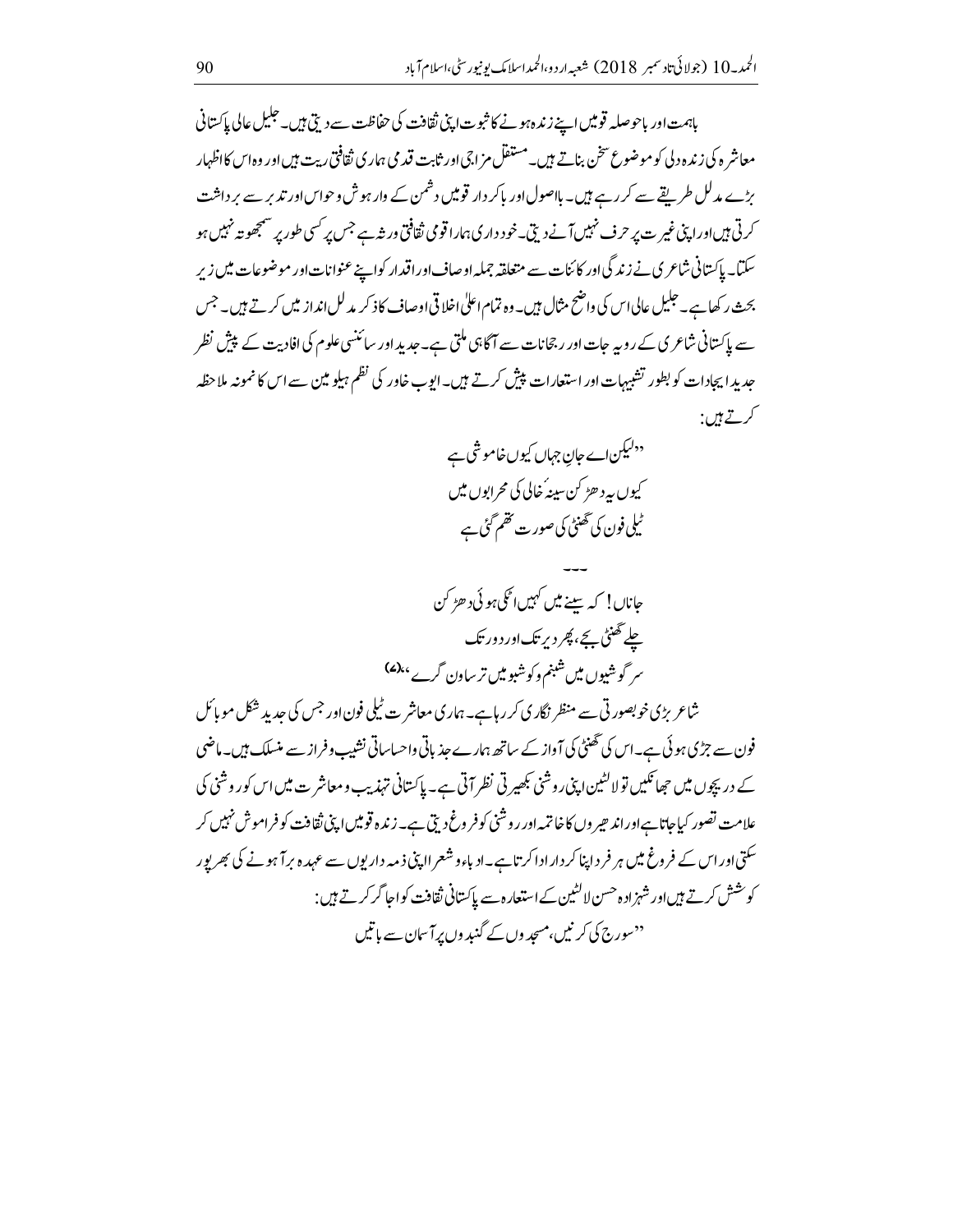کیاہے۔ماں کو تربیت کی اولین درس گاہ ہونے کانثر ف حاصل ہے۔اداجعفر ی معاشر تی استخکام میں ماں کے کر دار کو

خراج تحسین پیش کرتی ہیں۔ یقین کالباد ہانسان کو گمر اہ ہونے سے اور شکست قبول کرنے سے روکتا ہے۔ یہ انسان کی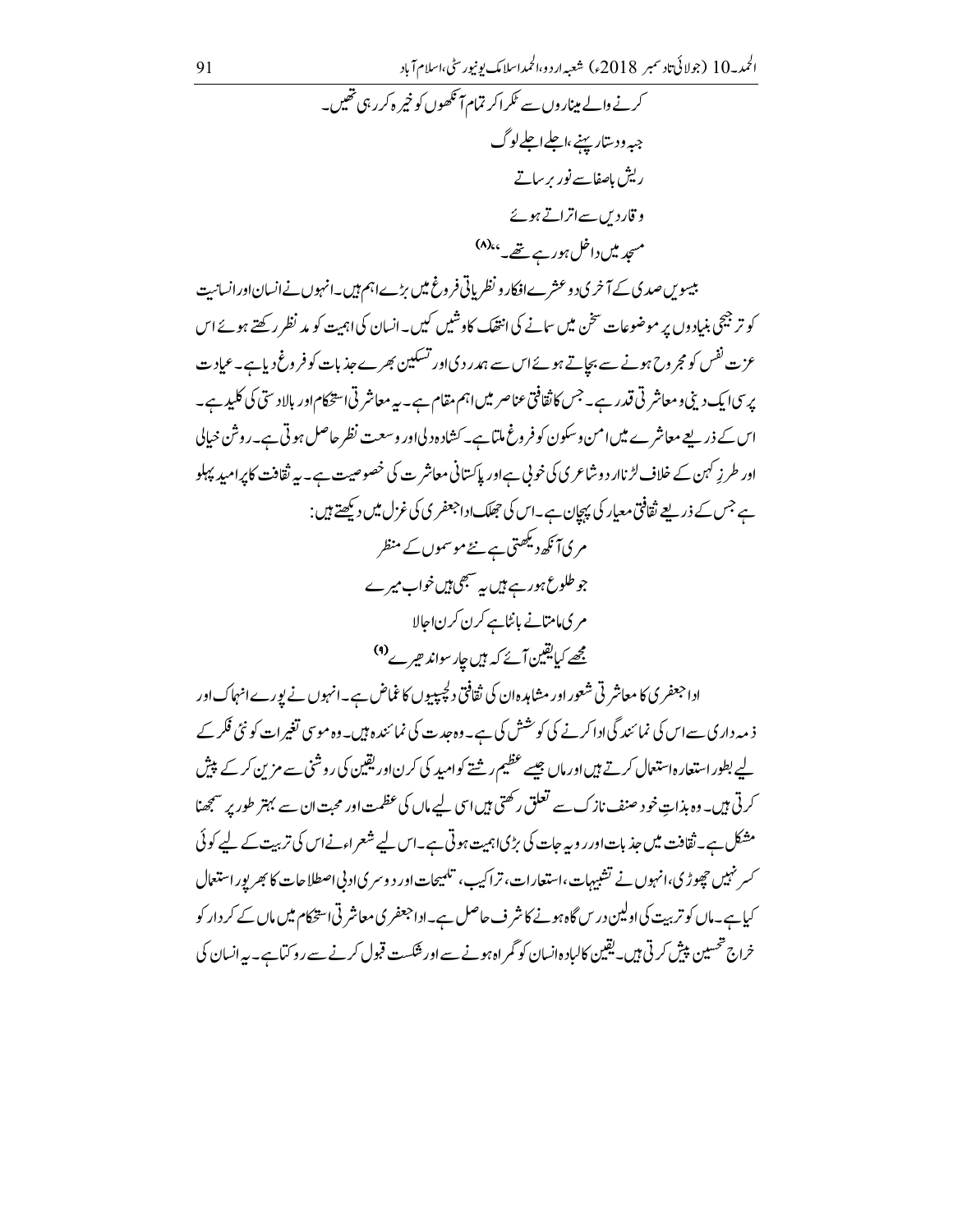امید کو ختم نہیں ہونے دیتا۔ وہ ماں کور وشنی کااستعارہ بناکر پیش کرتی ہیں اور مایوسی اور حالات کے نشیب وفراز سے بجاتی ہیں۔ماں کی گودسے گھر ، گر<sup>ہستی</sup> کی تربیت شر وع ہو جاتی ہےاوراس کی مشق ہ<del>ی</del>ے کھیل کھیل میں کرتے ہیں۔ بہ فہم و بصیرت اور ادراک کو نمو دینے میں ممدومعاون ہے۔اسی طرح تہواروں سے بھی بوراانصاف کرنے کی کوشش کی ہے۔اوراکیسویں صدی کی شعر ی روایت میں بھر پور توجہ دی جاتی ہے۔اعجازاحمہ کی نظم عید میں اس کی جھلک عباں ہوتی ہے :

> ہلال عید جب بھی آسان پر جگمگاناہے توحتنے اہل د نیابیں وہا پنی عبید کرتے ہیں گر ہم کو بھلاکیاکام ہےان د نیادالوں سے ہماری عبدت ہو گی تمہار ی دید جب ہو گی <sup>(۱۰</sup>)

عید بہت بڑا تہوار ہے۔ جس کو منانے کے لیےامیر وغریب اپنی بساط کے مطابق تیار کی کرتے ہیں۔اس کی پاکستانی ثقافت میں اہمیت کا ئنات میں سورج کی مانند ہے۔ وہ کا ئنات کی رونق کا مر کر ہے اور انسانی خواہشات کی بقاکا ضامن ہے۔اس معلوم ہوتاہے۔ پاکستانی شاعرا پپی ذ مہ دار یوں سے راہ فراراختیار کرنے کی بجائے عہد ہ برآہ ہونے کو تر جحوبے ہیں۔اعجازاحمداعجاز نےاپنی خوشی کومحبوب کی آ مدسے مشر وط کر دیاہے۔ یہ محبت کی انتہاہے۔جب یہ محبت ہاہمی رشتوں میں بٹتی ہے توقربت کوفر وغ ملتا ہے۔انہیں جذبات کااظہار نظر آرہاہے۔عید ایسامو قع ہے جب دور و نزدیک سے تمام گھر والے واپس لوٹتے ہیں اور عبید کی خوشیوں کو د وبالا کرتے ہیں۔ یہ معاشر تی، ساجی اور دی ثقافتی، پہلو کواجا گر کرتے ہیں اور اس کی اہمیت اجا گر کرتے ہیں۔ایسے جذبات واحساسات کو جب شاعر کی زبان میں ادا کرتے ہیں تو پھر وہ قابل غور ہو جاتے ہیںاور پھراس کے اثرات معاشر ے میں دیکھے جاسکتے ہیں۔ذوق جمالیات اور فطرت نگار ی، معاشر ٹی جہات کے تعیین میں بڑے اہم ہیں۔ان کے بغیر انسانی شخصیت کھر کر پوری طرح سامنے نہیں ہ<sup>ے</sup> تی۔

موسموں کازیست کے نشیب وفراز کے ساتھ چولی دامن کاساتھ ہے۔حذبات واحساسات کے اتار چڑھائو کان پرانحصار ہے۔ یہ ماحول اور آب وہوا کوخوشبوئوں سے معطر کرتے ہیں۔ماحول کو دھوپ و تیش سے حجلساد پنے کے ساتھ بہار کی مہک سے دلر ہائی بھی کرتے ہیں۔ خزاں کے ویران واداس ماحول و آب وہوا کو پھولوں کی کومل صور توں سے مزین کر کے اس میں نکھار پیدا کرتے ہیں۔اس طرح کہاجاسکتاہے کہ موسموں کو ثقافت کی رنگینی سے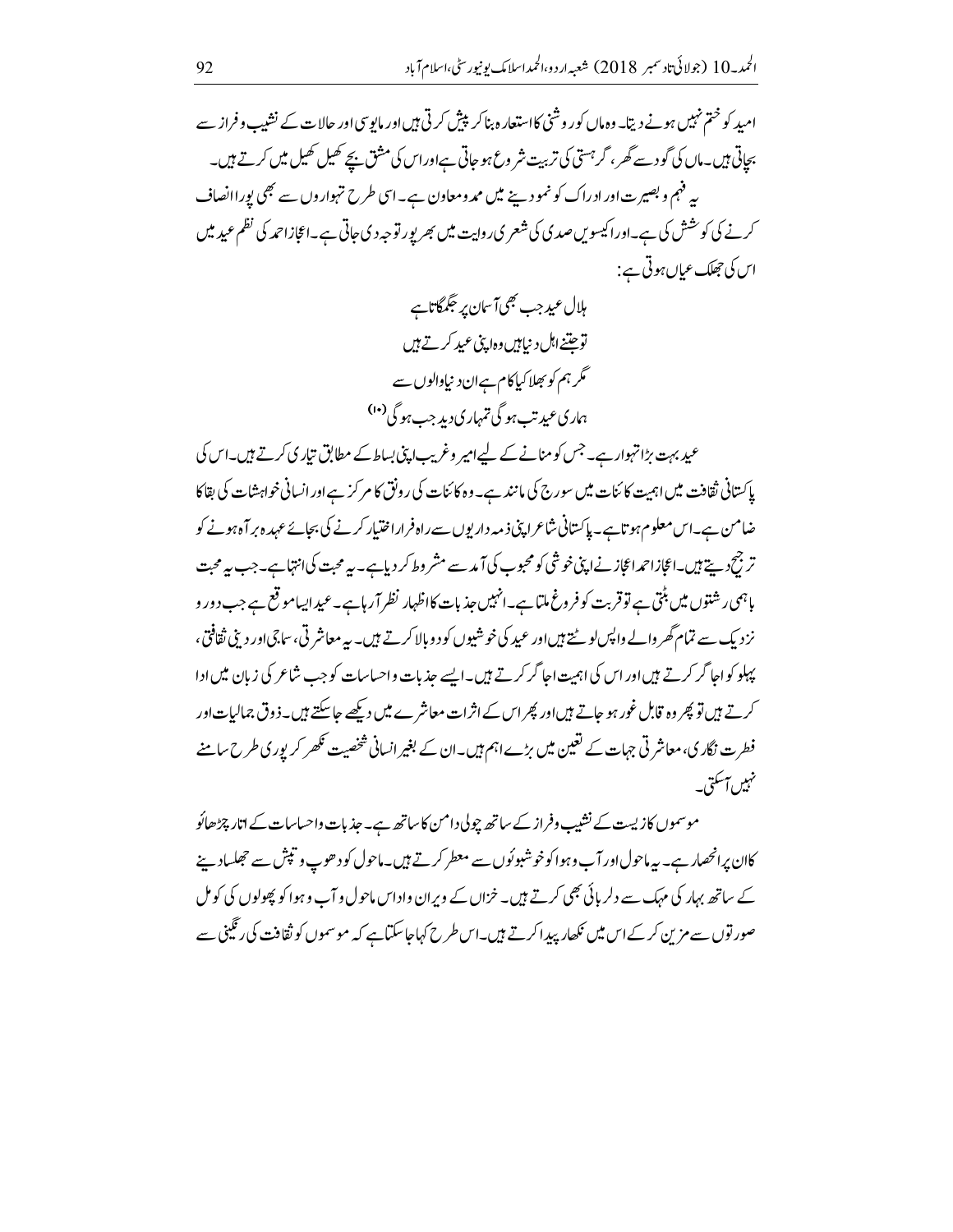الحمد 10 (جولائى تادىمبر 2018ء) شعبه اردو،الحمداسلامك يونيورسٹی،اسلام آباد 93 الگ نہیں کر سکتے۔گجر وں اور کلیوں کی مہک ان کے خیالات کو خوشگوار یاد وں سے مزین کر رہی ہے۔ موسم اور معاشر ے کی روشنی کادائرہ بڑاوسیع ہے۔روشنی بذات خود ثقافتی قدر ہے۔اس کومان تران اور دعو پی کار شتہ کہتے ہیں۔ اس کی اہمیت وافادیت خون کے رشتوں سے کم نہیں ہے۔دوسی کا عکس قمر عدیل کے الفاط میں : وہ میر ےدوست اوران کی وہ یا تیں باد آتی ہیں میر ےدل پہ ہوئیں جو وار دانتیں باد آتی ہیں محمهمي تنها منسانا حجحو منا سينيين بر حاكر ۔<br>مہمی دہ پیار کی ساری ہی گھا تیں باد آتی ہیں <sup>(1)</sup>

قمر عدیل معاشر تی و ثقافتی فہم و فراست اور مشاہدہ و تجربہ رکھتے ہیں۔ وہ اپنی شاعری میں جذبات و احساسات کی تر جمانی اپنے خوبصور ت الفاظ سے کرتے ہیں۔ان کے انتخاب میں حکمت و دانائی سے کام لے کر ثقافتی عناصر کی قوس قزح بکھیر تے ہیں۔خوشگوار زند گی کے لیے <sup>حسی</sup>ین یاد وں کی ضر ور ت ہوتی ہےاور ان سے بنجر زند گی میں شادانی وخو شحالی در آتی ہے۔ باد وں کی اوٹ سے د وستی کے پر خلوص رشتہ کواجا گر کرتے ہیں یہ محبت ایثار قربانی اور ہمدر دی کی بہترین مثال ہے۔ شاعر نے جتنی وضاحت کے ساتھ گزرے کمحوں کاذ کر کیا ہے۔ وہ اس کے لگائو کا اظہار ہے۔عزت احترام اور محبت کو پیشِ نظر رکھاجاتا ہے اور یہی اس کے تقاضوں میں شامل ہے۔ ثقافتی تر سیل میں ادب واحترام اور روپہ جات کو مر کر بیت حاصل ہےاور ان کی تربیت کااہتمام کیا جاتا ہے۔اسی فکر کی غماضی قمر عدیل شاعری میں کرتے ہیں۔افکار و نظریات کا پر جار ہماری شاعری کاطر ۂامتیاز ہے۔ پاکستانی معاشرے میں ہر افعال و اعمال کے پس پر دہ توحید کاعقید ہے۔اس کوصوفی غلام مصطفی تنبیم نے یوں کیاہے : اُس کو نہیں کو ئی دیکھ سکتا بروہ توہراک کودیکھتاہے

شاعر الله \_ تعالى وحدانت خالق ومالك اوراوصاف حميد ه كااجمالي حائزه پيش كرر با ہے۔ وه ذات پاك اكيلي ہےاور وحدہ لاشر یک ہے۔اللہ تعالی کسی کو نظر نہیں آتاہے لیکن اس کی نظر اور تکرانی سے کوئی چیز ماورانہیں ہے۔ اس کو کائنات کی ٹگرانی اور حفاظت سے کوئی تھکاوٹ نہیں ہوتی ہے۔ شاعرا پپی ذیبہ داریوں سے باخبر ہیں انہیں اس بات کااحساس ہے کہ نئے اور جدید ذرائع مواصلات ثقافت کی ترسیل میں سنگ میل کی حیثیت رکھتے ہیں شاعری کے موضوعات میں عادات اور روپہ جات کی تربیت کااہتمام بھی ہے۔اس کو منیر سیفی کے الفاظ میں عیاں کرتے ہیں : مہمان آگیاتھا کھانے کی میزیر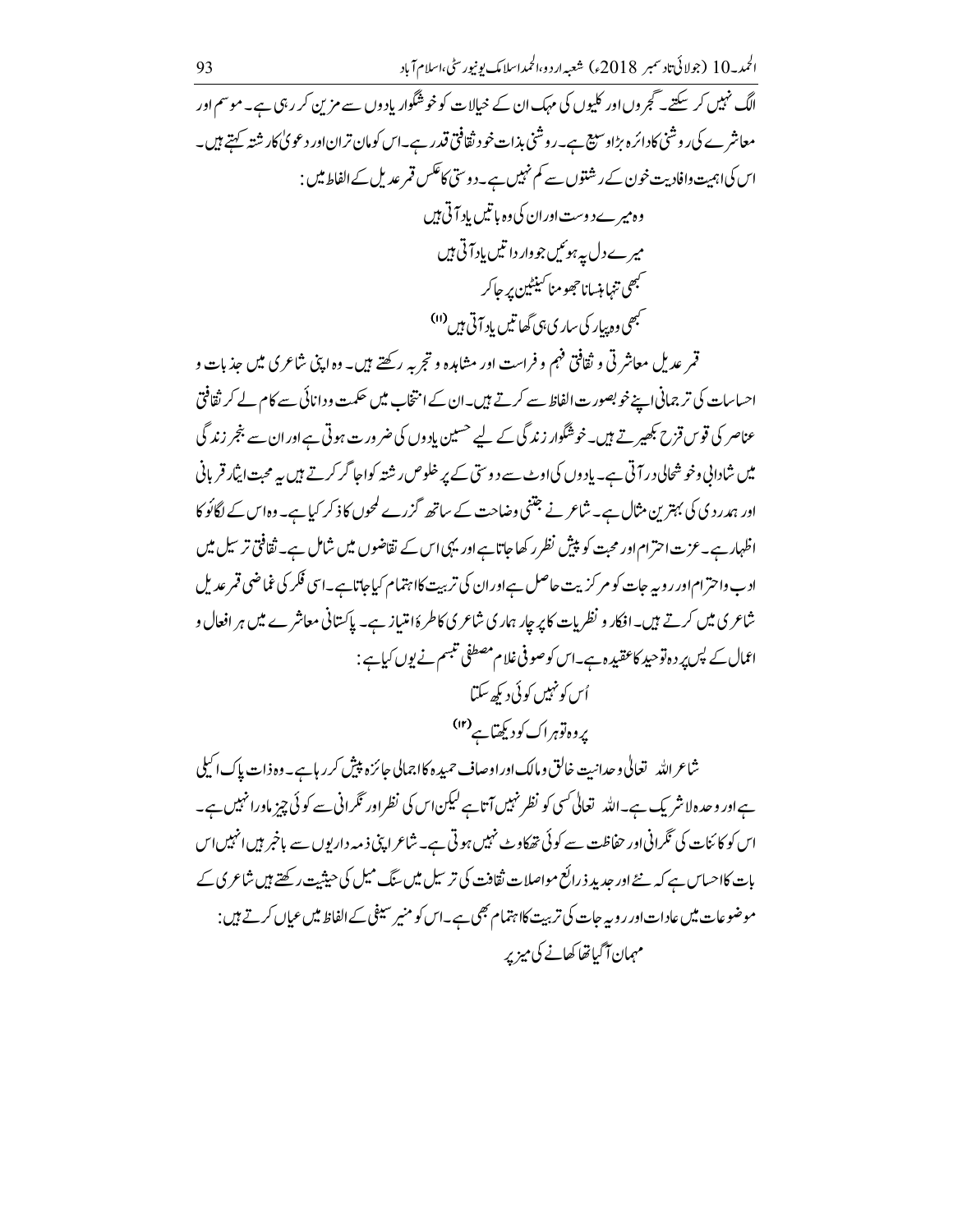حلِباً ہوا پڑ اٹح بِجھانا پڑ امجھے <sup>(۱۳)</sup> مہمان کی عزت و تکریم ہمار کی ثقافتی علامت ہے۔اس کی خاطر بدارت ہمارےا پمان کا حصہ ہے۔اسلامی تعلیمات کی روشنی کے سبب اعلٰی اخلاقی اوصاف ہماری تہذیب وثقافت کے امتیازی وصف اور دیاکے لیے روشن مینار ہیں۔ یہ شعر بذاتِ خود تلمیح ہے۔جوآ قائےدوجہاں حضرت محمہ صلی\للہ علیہ وآلہ وسلم کے د ور کاواقعہ کی یاد دلاتاہے جس میں میز بان نے مہمان کی خاطر مدارت کرنے کے لیے کھاناکم ہونے کے سبب روشنی ختم کر دی تاکہ مہمان پیٹ بھر کھانا کھاسکے۔پاکستانی شاعری کے مضامین اور عنوانات میں اسلامی تعلیمات کو مناسب اہمیت حاصل ہے۔لو گوں کی تعلیم و تربیت اور کر دار سازی کے مواقع پیدا کیے جاتے ہیں۔ غور وفکر اور فہم وتدبیر سے کام لینے عادت کو پختہ کرنے کی کوشش کی جاتی ہے۔اس کی ایک مثال بشیر بدر کے الفاظ میں : عباد توں کی طرح میں یہ کام کر تاہوں مر لاصول ہے پہلے سلام کرتاہوں<sup>(۱۴</sup>)

اُر د وشاعری نے پاکستانی تہذیب و ثقافت کی تر سیل میں اپناکر دار مثبت انداز میں اداکیا ہےاور اس کے جملہ پہلوئوں کو یکساں اہمیت دی ہے۔اس کے عنوانات اور موضوعات میں بڑیو سعت اور گہر ائی ہے اور وہاس کی تر و پج میں نمایاں کر دار ادا کرتی ہے۔بشیر بدر عبادت، کام اور اسلام کو یک جامر بوط انداز میں بیان کر رہے ہیں۔عبادت انسانی روح کی غذاہے۔اس سے تعلق باللہ مضبوط ہو تاہےاور شیطان کی گرفت کمز وریڑتی ہے۔کام مسلمان کا زیور ہےاور اللہ تعالٰی کو بہت پسند ہے۔ ہاتھ سے کام کرنے والے کو حبیب اللہ کا درجہ و مر تبہ حاصل ہوتا ہے۔اسلام بہت اعلٰی اخلاقی و دینی قدر ہے۔ مسلمان جب آ پس میں ملتے ہیں توایک دوسرے کااستقبال السلام علیم سے کرتے ہیں۔ شاعر اسلامی تعلیمات کیاافادیت سے باخبر ہے، جو سلام میں پہل کرنے کو باعث رحمت وثواب گردانتے ہیں۔ جو پہلے سلام کرتے ہیں۔اللہ تعالٰی کی رحمت ان پر گھٹابن کر بر سیّ ہے۔ سلام انسان کی انفراد کی زند گی کو متاثر کیے بغیر اجتماعی زندگی گزار نے پر زور دیتاہے۔ جس طرح پاکستانی تہذیب ومعاشر ت میں ذات پر اجتماعیت اور ذاتی مفاد پر قومی مفاد کو تر جیح دی جاتی ہےاس کوار د وشعر اءنے یوری طرح نبھانے کی کوشش کی ہےاوران موضوعات، عنوانات اور مضامین کواپناکر مککی تہذیب وثقافت کوفر وغ دینے کی بھر پور کو خشش کی ہے۔

> حواله جات: (۱) نوازش علی،ڈاکٹر،پاکستان مسیں اُردواد بے کے پجپ سسس سال،ص۱۱۸